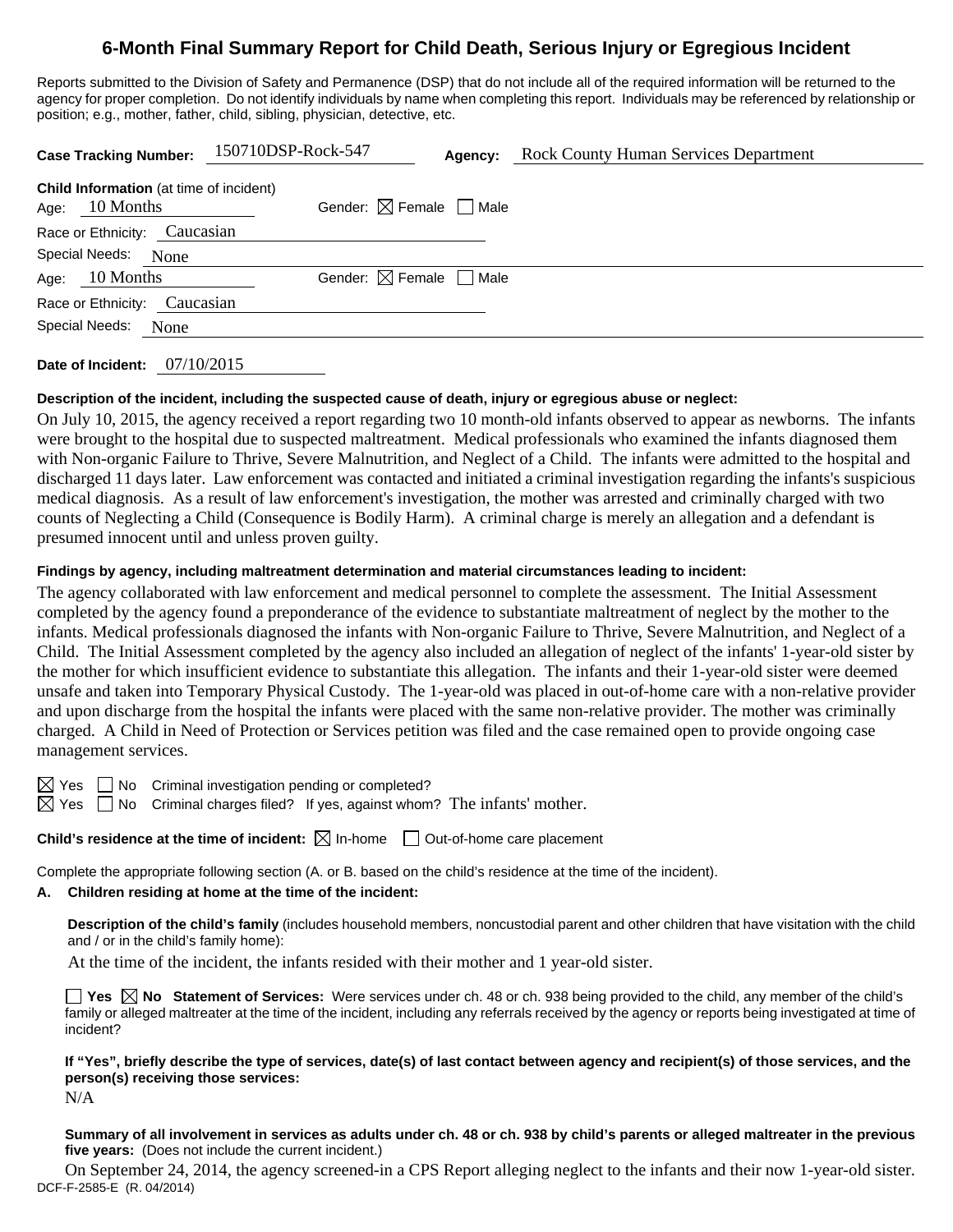An assessment was completed by the agency and the allegations of neglect was unsubstantiated.

#### **Summary of actions taken by the agency under ch. 48, including any investigation of a report or referrals to services involving the child, any member of the child's family living in this household and the child's parents and alleged maltreater.** (Does not include the current incident.)

(Note: Screened out reports listed in this section may include only the date of the report, screening decision, and if a referral to services occurred at Access. Reports that do not constitute a reasonable suspicion of maltreatment or a reason to believe that the child is threatened with harm are not required to be screened in for an initial assessment, and no further action is required by the agency.)

On September 24, 2014, the agency screened-in a CPS Report alleging neglect to the infants and their now 1-year-old sister by the mother. An assessment was completed by the agency and the allegation of neglect was unsubstantiated and the children were deemed safe. The case was closed as a result.

#### **Summary of any investigation involving the child, any member of the child's family and alleged maltreater conducted under ch. 48 and any services provided to the child and child's family since the date of the incident:**

The agency collaborated with law enforcement and medical personnel to complete the assessment. The Initial Assessment completed by the agency found a preponderance of the evidence to substantiate maltreatment of neglect by the mother to the infants. Medical professionals diagnosed the infants with Non-organic Failure to Thrive, Severe Malnutrition, and Neglect of a Child. The Initial Assessment completed by the agency also included an allegation of neglect of the infants' 1-year-old sister by the mother for which insufficient evidence to substantiate this allegation. The infants and their 1-year-old sister were deemed unsafe and taken into Temporary Physical Custody. The 1-year-old was placed in out-of-home care with a non-relative provider and upon discharge from the hospital the infants were placed with the same non-relative provider. The mother was criminally charged. A Child in Need of Protection or Services petition was filed and the case remained open to provide ongoing case management services.

## **B. Children residing in out-of-home care (OHC) placement at time of incident:**

## **Description of the OHC placement and basis for decision to place child there:**  N/A

## **Description of all other persons residing in the OHC placement home:**

N/A

**Licensing history:** Including type of license, duration of license, summary of any violations by licensee or an employee of licensee or other actions that constitute a substantial failure to protect and promote the welfare of the child. N/A

### **Summary of any actions taken by agency in response to the incident:** (Check all that apply.)

| $\boxtimes$ | Screening of Access report                           |   | Attempted or successful reunification             |
|-------------|------------------------------------------------------|---|---------------------------------------------------|
|             | Protective plan implemented                          |   | Referral to services                              |
| $\boxtimes$ | Initial assessment conducted                         |   | Transportation assistance                         |
| $\boxtimes$ | Safety plan implemented                              |   | Collaboration with law enforcement                |
| <b>NN</b>   | Temporary physical custody of child                  | ⋉ | Collaboration with medical professionals          |
|             | Petitioned for court order / CHIPS (child in need of |   | Supervised visitation                             |
|             | protection or services)                              |   | Case remains open for services                    |
| $\boxtimes$ | Placement into foster home                           |   | Case closed by agency                             |
|             | <b>Placement with relatives</b>                      |   | Initiated efforts to address or enhance community |
| $\boxtimes$ | Ongoing Services case management                     |   | collaboration on CA/N cases                       |
|             |                                                      |   | Other (describe):                                 |
|             |                                                      |   |                                                   |